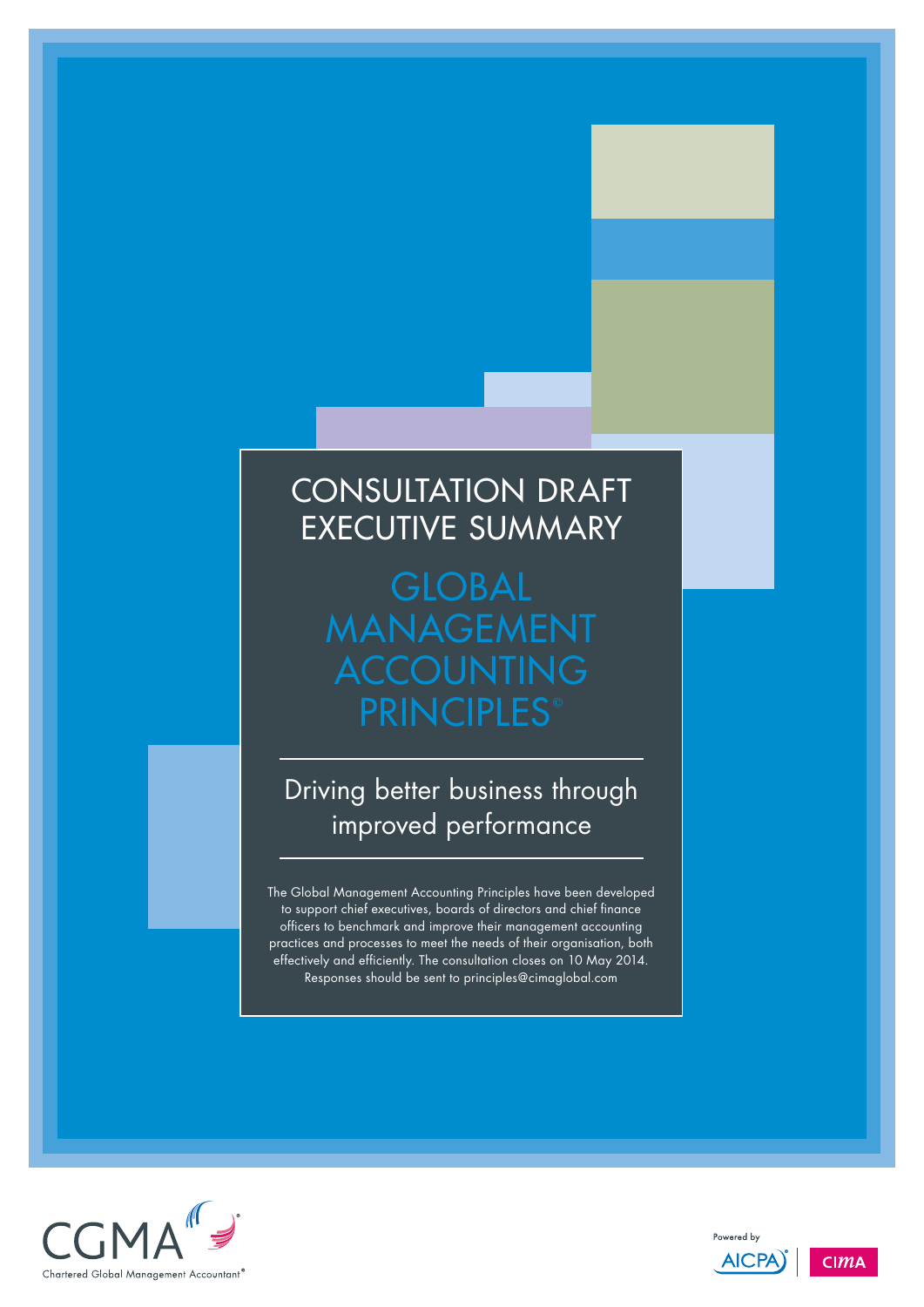# Executive summary

Global Management Accounting Principles: driving better business through improved performance

# Introduction

Globalisation and technological progress are making change harder to predict and organisations more vulnerable. Large and small, public and private, must compete in an increasingly inter-connected and international market. Innovation is delivered faster, and the very concept of long-term competitive advantage is being undermined as both the volume and velocity of information flows increase, and intellectual property becomes further commoditised.

Organisations must do more to respond appropriately to risks and protect the value they create, at a time when available information has never been more abundant, more complex or more difficult to interpret.

Against this backdrop, management accounting is more relevant than ever. Forward and outwardlooking, it brings structured solutions to unstructured problems, ensuring organisations have the quality of data, the analysis and the judgement to ensure the best decisions are made and communicated effectively.

But the practice of management accounting across different organisations is varied. That is why the Chartered Institute of Management Accountants (CIMA), alongside the American Institute of Certified Public Accountants (AICPA), are launching an authoritative set of Global Management Accounting Principles to help organisations across the world ensure that they have the very best management accounting systems. These Principles outline the fundamental values and qualities that represent best practice management accounting. They provide a common framework and the ability to help those responsible make the most appropriate use of the information at their disposal.

Financial accounting, with its focus on past activity, is no longer sufficient. To be confident of a successful future, organisations must adopt a robust management accounting system that complements their financial accounting system. The Principles will provide the forward-looking focus and ability to link different functions in a way that many organisations still lack.

The Principles have been applied to the performance management cycle that is used to oversee the development and execution of the business model, linked to the core areas of responsibility of the CFO. The business model lies at the very heart of an organisation (see Figure 1) and the management accounting system should be at the core of any organisation's business model. The focus of the second principle, "Modelling value creation", is on this interaction between management accounting and the business model. Management accountants report on the business model to decision makers, but they also identify future activities that the organisation may want to pursue and the risks that require relevant responses.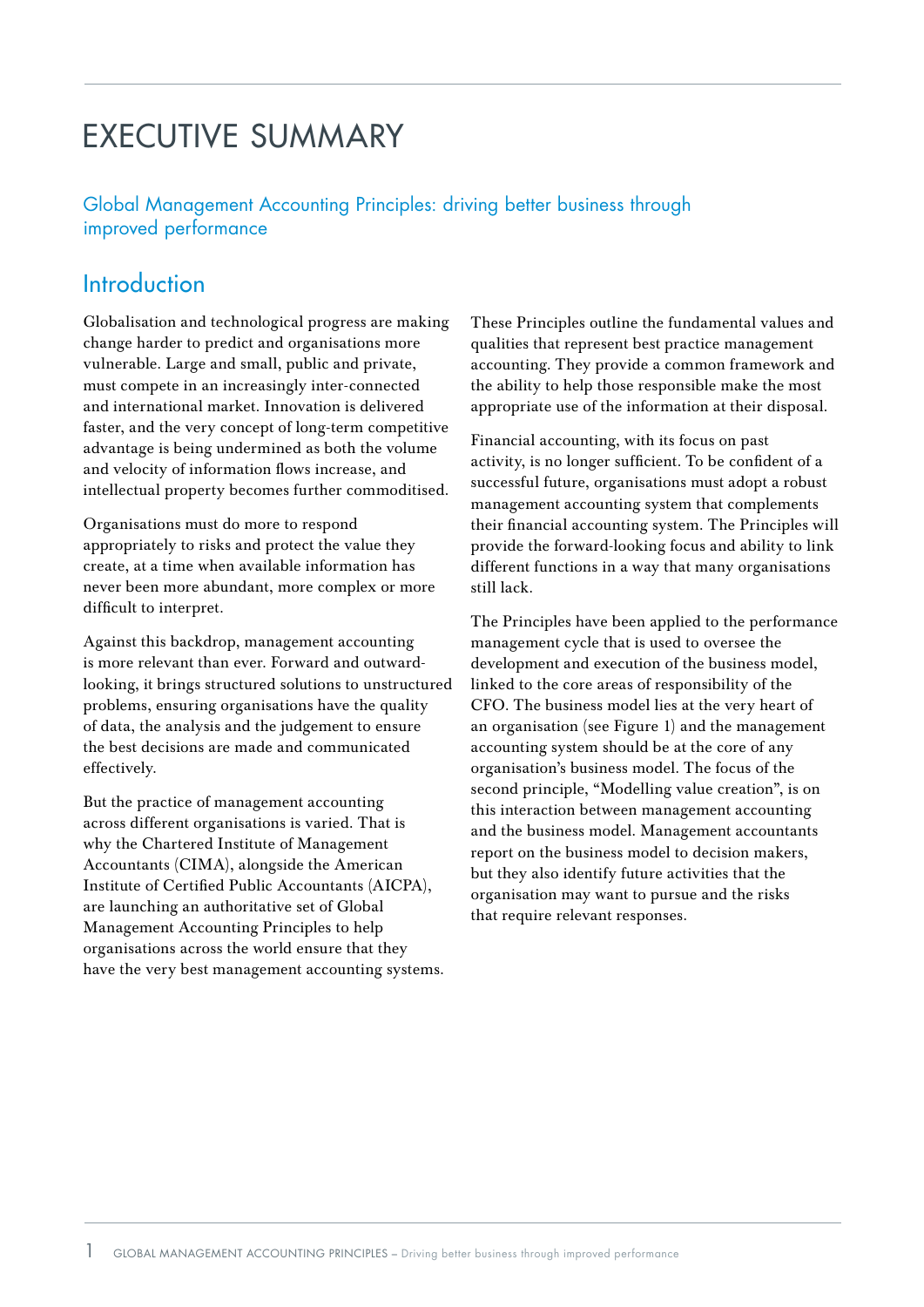



# Management Accounting

**Definition:** Management accounting creates value and ensures sustainable success by contributing to sound decision making through the comprehensive analysis and provision of information that enables and supports organisations to plan, implement and control the execution of their strategy.

Management accountants use relevant and accurate information to improve the organisation's performance through better decision taking.

This helps to ensure that long-run value is created for stakeholders. This flow is illustrated in Figure 2.

The business model is the means by which the organisation creates value, and because management accountants have a thorough understanding of the organisation, they are uniquely placed to contribute to sustainable success.

They provide evidenced-based solutions to the problems of managing cost, risk and value within an organisation, using both financial and nonfinancial information for justification. Management accountants provide analysis and insight within the context of macro-environmental factors to benefit the organisation commercially.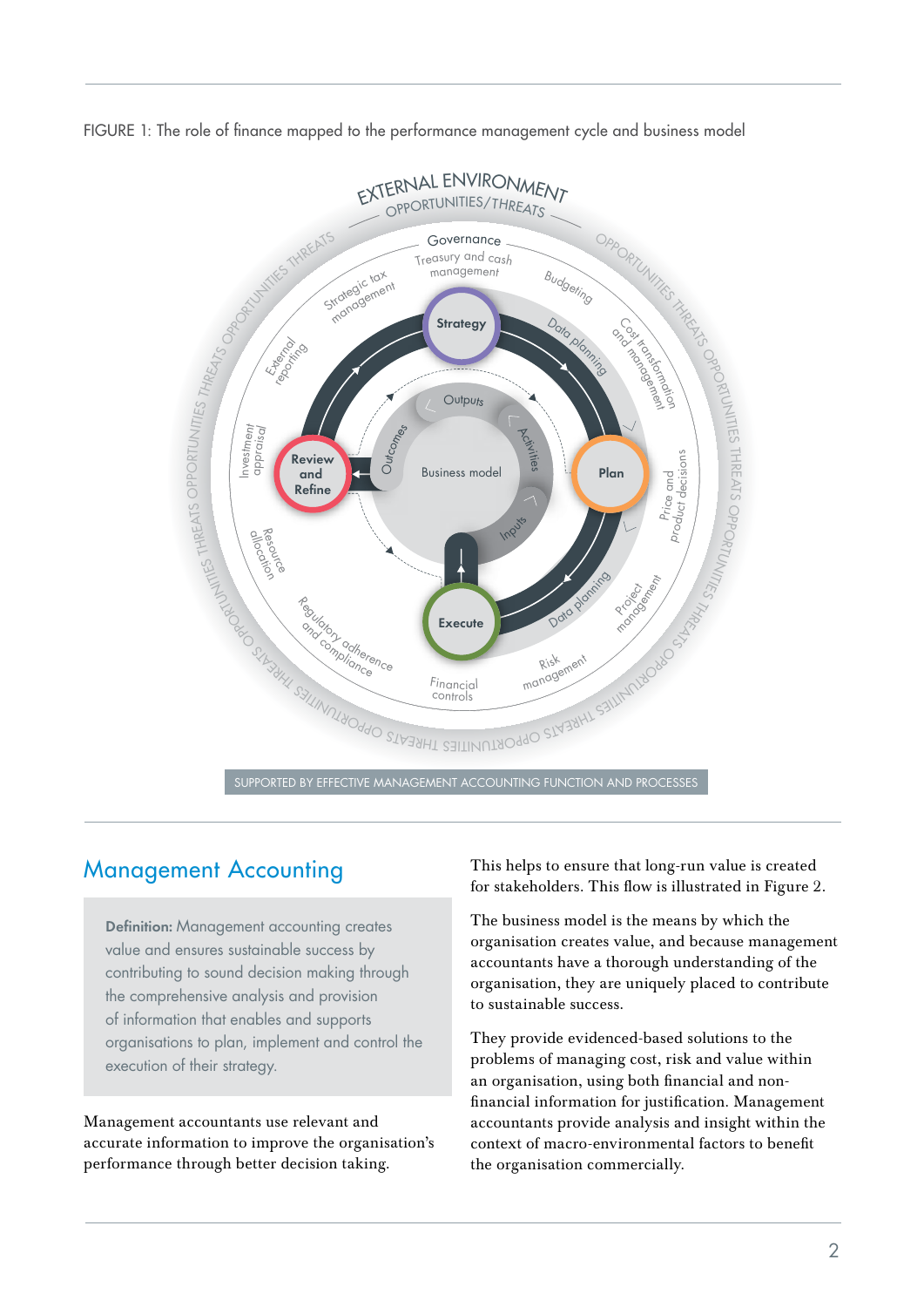

### FIGURE 2: What management accountants do

# The Global Management Accounting Principles

The Global Management Accounting Principles are derived from this definition of the discipline. They are a set of statements that describe the fundamental values, qualities, norms and features to which management accounting professionals should aspire and that represent best practice.

There are three major Principles, underpinned by the professional values of management accountants, as shown in Figure 3.

## 1. Preparing relevant information

Objective – To ensure that organisations plan for their information needs when creating tactics for execution.

This involves the identification, collection, validation, preparation and storage of information. It requires achieving an appropriate balance between:

- past, present and future-related information
- internal and external information
- financial and non-financial information.

## 2. Modelling value creation

Objective – To simulate different scenarios that demonstrate the cause-and-effect relationships between inputs and outcomes.

This requires a thorough understanding of the business model and wider macro-economic environment. It involves the analysis of information along the value creation path, the evaluation of opportunities within this context, and a focus on the risks, costs and value of opportunities.

## 3. Communicating with impact

Objective – To drive better decisions about strategy execution at all levels.

This involves communicating the results of scenario analysis in a manner that is tailored to the decision being considered as well as to the decision-makers (or other audiences). It requires breaking down complexity and transparency about how conclusions have been reached.

Each principle is broken down into three further sub-principles, as discussed in detail in the main consultation draft document which is available at www.cimaglobal.com/principles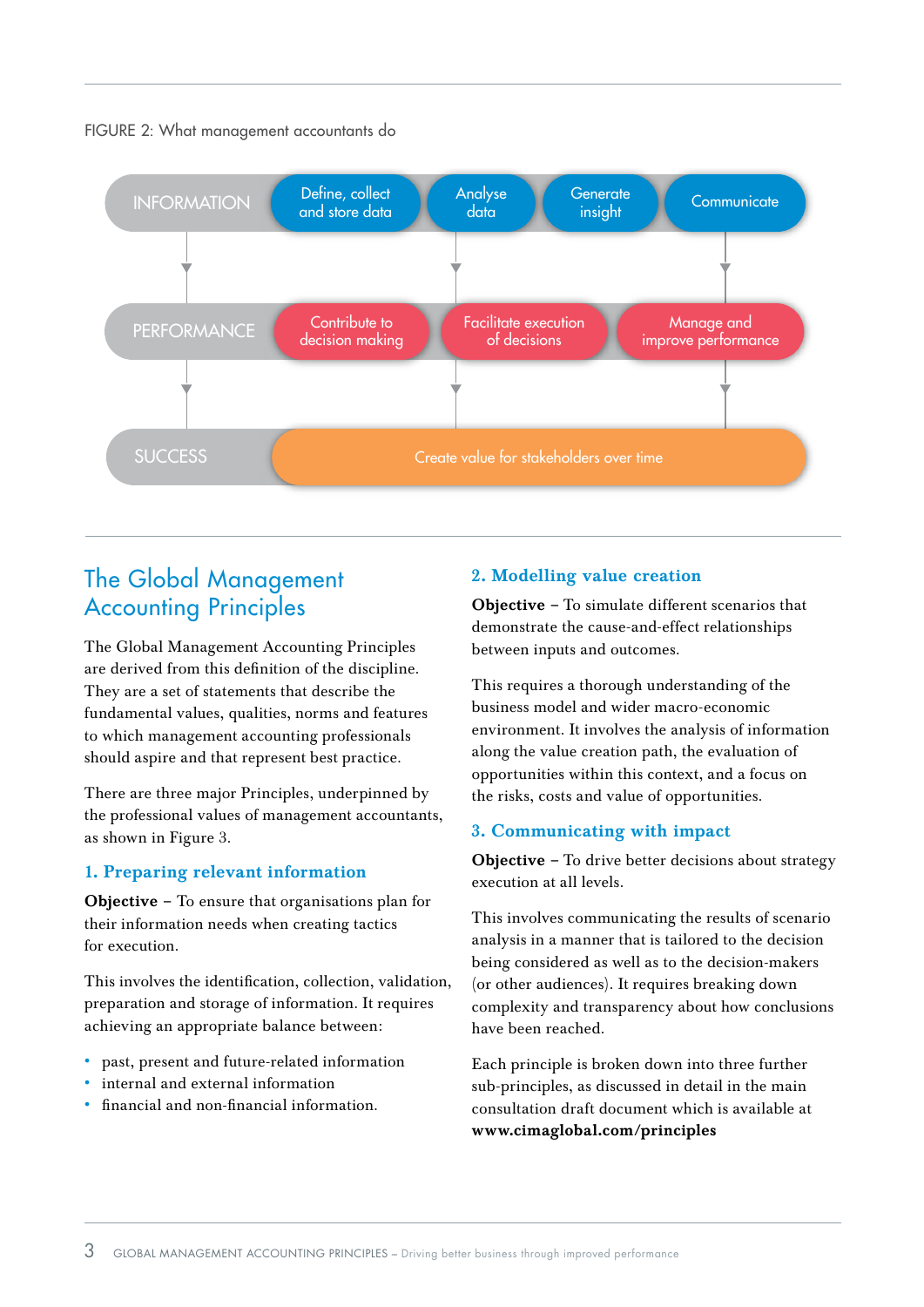FIGURE 3: The Global Management Accounting Principles

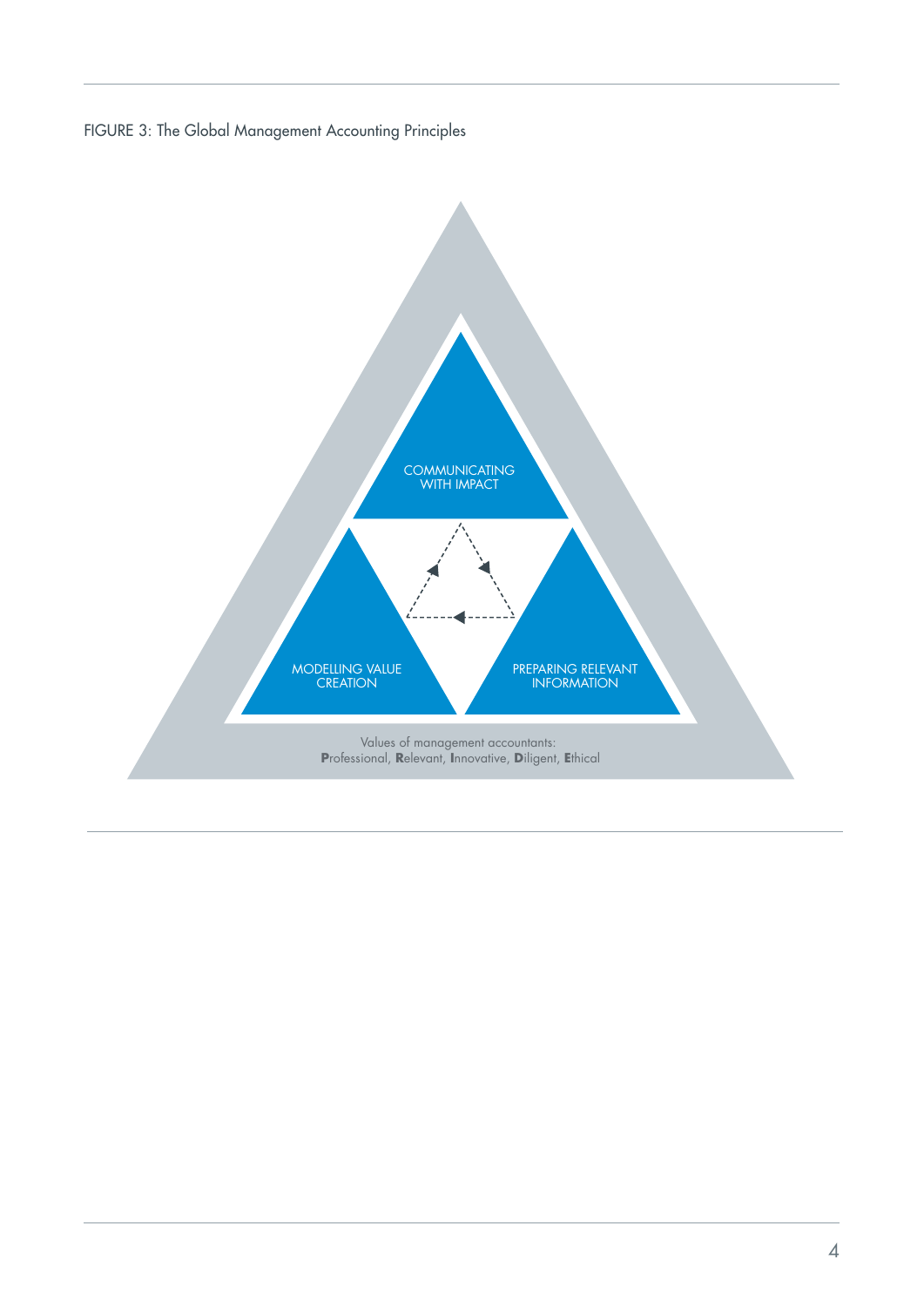# How are the Global Management Accounting Principles applied?

In successful organisations the role of management accounting is clearly linked to current and future corporate goals. The Global Management Accounting Principles connect the dots, ensuring a direct line of sight between the organisation's objectives and the practices and processes of management accounting. They are applied to what management accountants (are expected to) do at work and so affect management accounting:

- • professionalism
- • process
- practice.

Underpinning everything that management accountants do are the values of the profession. These are professionalism, relevance, innovation, diligence and ethics.

The Principles are applied to *processes* and *practices* through the business model, see Figure 1. The performance management cycle is the *process* to which principles are applied. The performance management process includes strategy, planning, execution and review.

The activities around the business model are the *practices* to which the Principles are applied. Twelve main practice areas are discussed.

In alphabetical order they are:

- 1. Budgeting the quantification of a strategicallyaligned plan, for a defined period of time, which may include planned sales volumes and revenues, resource quantities, costs and expenses, assets, liabilities and cashflows as well as other nonfinancial metrics.
- 2. Cost transformation and management the exercise of cutting waste while maintaining or enhancing value creation. It involves the sustained identification and reduction of waste across the organisation while freeing up resource to invest in innovation that will drive future value for stakeholders.
- 3. External reporting provides users of external reports with an integrated and comprehensive view of the organisation's financial and non-financial past performance, business model, risks and strategy.
- 4. Financial controls the policies, processes and procedures put in place by organisations to manage, document and report their financial activities as compared to plan. They ensure that resources are correctly and effectively used and that activities are correctly and accurately reported.
- 5. Investment appraisal the assessment of whether or not to pursue a particular investment based on alignment with strategy, prioritisation of options, affordability and acceptable returns versus unacceptable risks.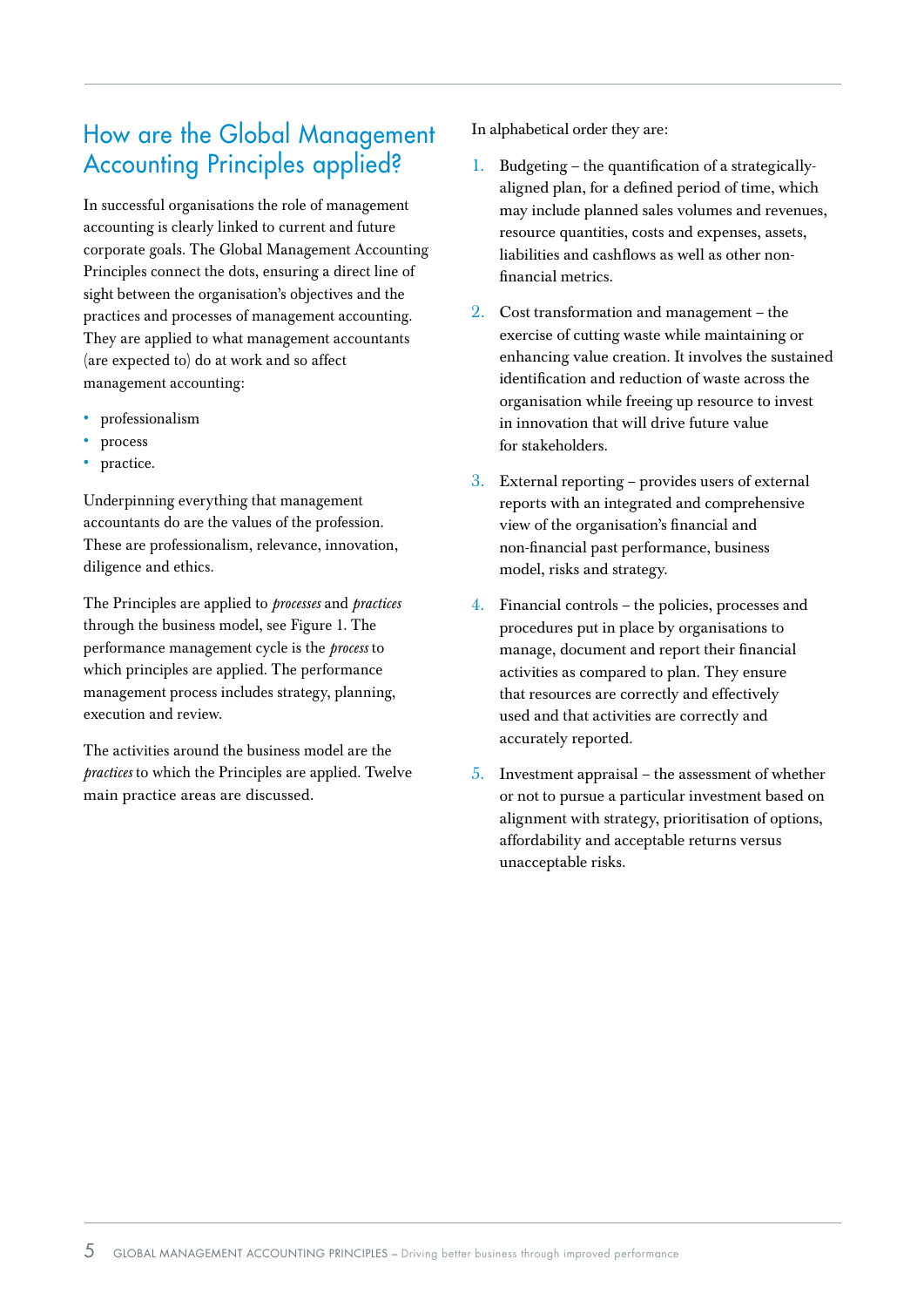- 6. Price and product decisions deciding what to produce or what service to provide and determining the selling price for products and services.
- 7. Project management integration of all aspects of a project, ensuring that the proper knowledge and resources are available when and where needed and, above all, to ensure that the expected outcome is produced in a timely, cost-effective and qualitycontrolled manner.
- 8. Regulatory adherence and compliance the fulfilment of statutory and regulatory obligations in relation to accounting, statutory reporting and tax and other regulatory compliance. The objective is to prevent penalties and other enforcement activity and promote the reputation of the organisation for good corporate citizenship.
- 9. Resource allocation the funding of strategic execution through the optimal distribution of scarce resources across the organisation. It aims to ensure business decisions are made with due consideration to the priority of scarce resource availability.
- 10. Risk management the process of understanding, managing and controlling the risks that the organisation is exposed to while attempting to achieve its corporate objectives. Awareness and management of these risks can help the organisation to deal better with uncertainty and reduce the probability of not fully executing its strategy and/or failing to meet stakeholder expectations.
- 11. Strategic tax management the role of tax in financial analysis and decision making while ensuring proactive management of the organisation's tax position to ensure legal requirements are met.
- 12. Treasury and cash management the corporate handling of all financial matters, the generation of external and internal funds for business and incorporating the management of currency and interest rate risk, bank facilities, funding and cash management.

# Consultation process

The main consultation document is open for public consultation from 10 February to 10 May 2014 and we would very much welcome your feedback. Please email your responses to principles@cimaglobal.com. Once the consultation period closes we will refine the document, before launching it in Q3 2014. An online diagnostic tool will follow.

For more information please visit www.cimaglobal.com/principles